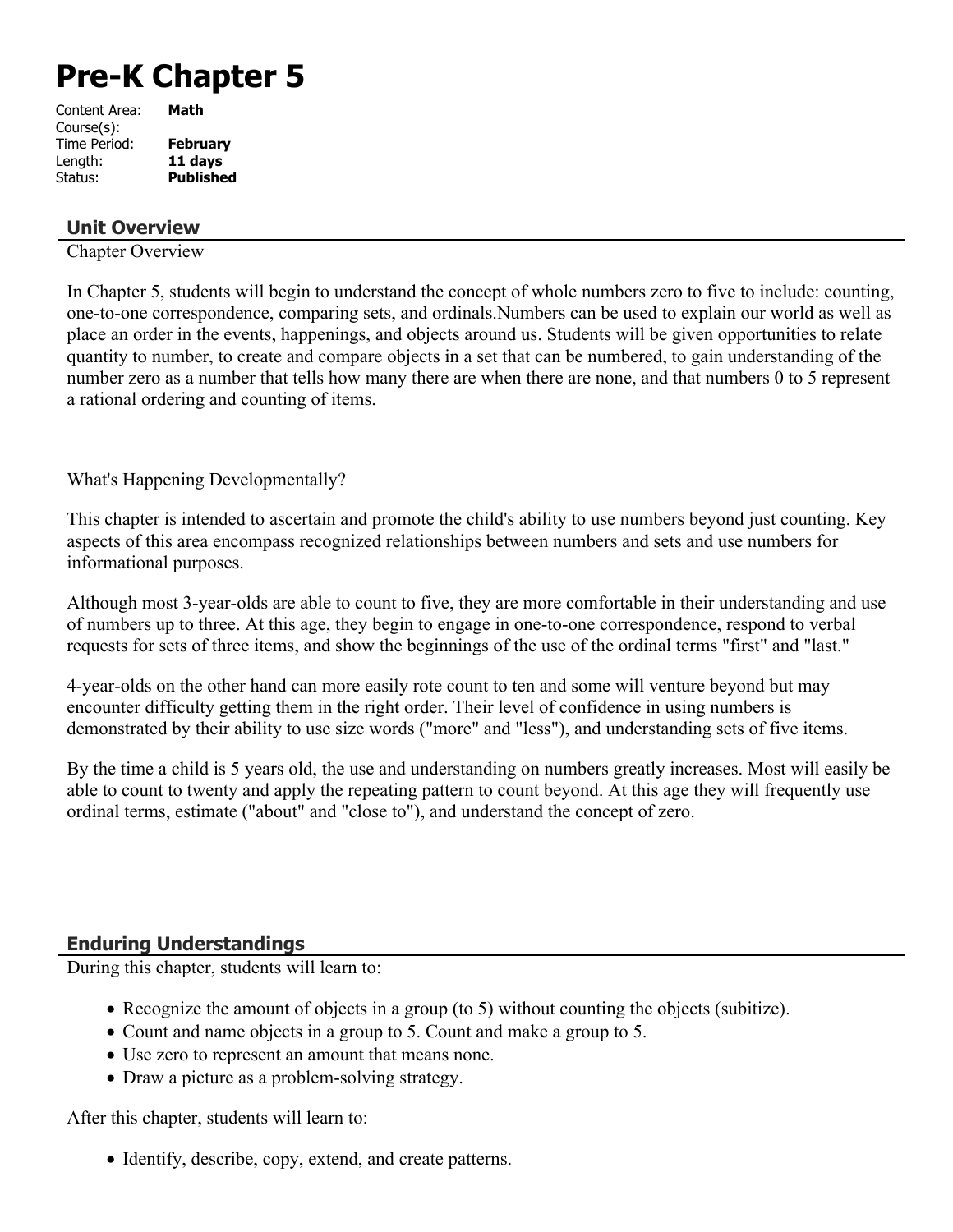Recognize patterns in the environment.

#### **Essential Questions**

How can I tell how many?

# **Instructional Strategies & Learning Activities**

| Lesson 5-1 Lesson 5-2<br>Lesson/<br>Objective | Counting 1 to 5                                                                                       | Lesson 5-3<br>Numbers to 3                                                      | Numbers to 5                                                                                  |
|-----------------------------------------------|-------------------------------------------------------------------------------------------------------|---------------------------------------------------------------------------------|-----------------------------------------------------------------------------------------------|
|                                               | $(pp. 28A - 28D)$                                                                                     | $(pp. 29A - 29D)$                                                               | $(pp. 30A - 30B)$                                                                             |
|                                               | Objective: Students will determine how<br>many objects are in a set of up to 5 objects will count and | Objective: Students<br>recognize sets of up to<br>three objects.                | Objective: Students will<br>identify, describe, and create<br>sets of up to five objects      |
| for CCSS                                      | Foundation K.CC.4, K.CC.4a, K.CC.4b, K.CC.5                                                           | K.CC.3, K.CC.4,<br>K.CC.4a, K.CC.4b,<br>K.CC.4c, K.CC.5                         | K.CC.3, K.CC.4, K.CC.4a,<br>K.CC.4b, K.CC.4c, K.CC.5                                          |
| Math<br>Vocabulary<br>$\mathbf{x}$            | count, number, set                                                                                    | onet, sets, three, two                                                          | five, four                                                                                    |
| Lesson<br>Resources<br>$\pmb{\times}$         | Materials<br>$\frac{ \mathbf{x} }{n}$ , laminated construction paper, cup                             | Materials<br>milk jug, pair of shoes, craft sticks<br>picture of traffic signal | Materials<br>$\overline{a}$ , chart paper, empty $\overline{a}$ , chart paper, modeling clay, |
|                                               | Manipulatives<br>connecting cubes, counters                                                           | Manipulatives<br>connecting cubes,<br>Work Mat2: Five-<br>Frame                 | Manipulatives<br>counters, bear counters and<br>boats, Work Mat 2: Five-Frame                 |
|                                               | <b>Other Resources</b>                                                                                | <b>Other Resources</b>                                                          | <b>Other Resources</b>                                                                        |
|                                               | Rooster's Off to See the World<br>by Eric Carle                                                       | $1, 2, 3$ to the Zoo: A<br><b>Counting Book</b>                                 | $\mathbf{x}$<br>1, 2, 3 to the Zoo: A<br><b>Counting Book</b>                                 |
|                                               | Count the Baby Animals<br>by Bill Ferguson                                                            | by Eric Carle                                                                   | by Eric Carle<br>Count the Baby Animals<br>by Bill Ferguson                                   |
| Technolog<br>y<br>connectED                   | Song: "Counting Numbers"                                                                              | Song: "Counting<br>Numbers"                                                     | Song: "Counting Numbers"                                                                      |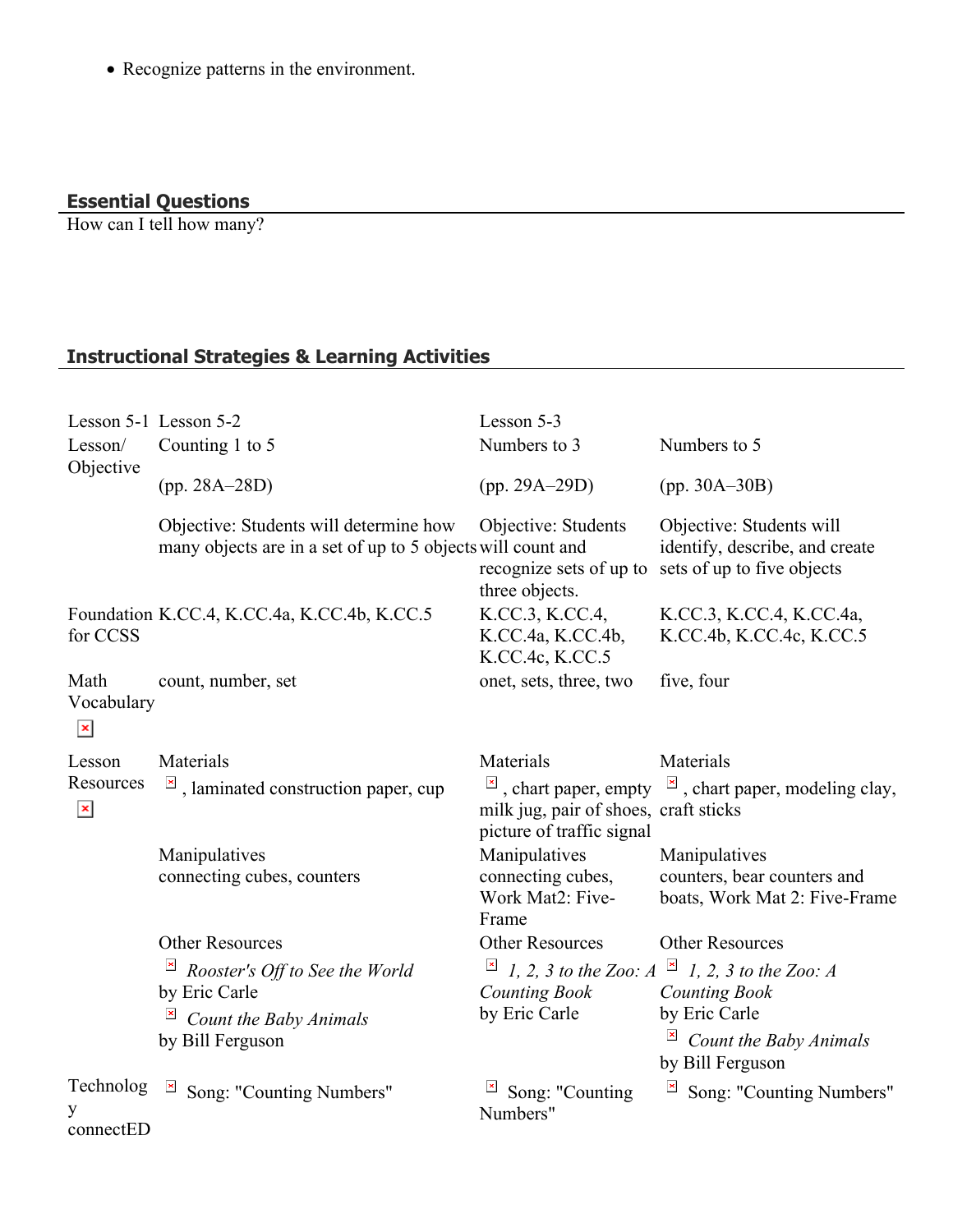| Reaching<br>All                                                          | Stepping Back $\approx$                                                                                                                                                                                            | Stepping Back $\blacksquare$                                                                                                         | Stepping Back $\blacksquare$                                                                                       |
|--------------------------------------------------------------------------|--------------------------------------------------------------------------------------------------------------------------------------------------------------------------------------------------------------------|--------------------------------------------------------------------------------------------------------------------------------------|--------------------------------------------------------------------------------------------------------------------|
| Learners<br>$\pmb{\mathsf{x}}$<br>Alternate<br>Lesson                    | English Language Learners <b>E</b>                                                                                                                                                                                 | English Language<br>Learners $\blacksquare$<br>Going Farther $\blacksquare$                                                          | English Language Learners                                                                                          |
|                                                                          | Going Farther $\blacksquare$                                                                                                                                                                                       |                                                                                                                                      | Going Farther $\blacksquare$                                                                                       |
|                                                                          |                                                                                                                                                                                                                    |                                                                                                                                      | <b>IMPACT</b> Mathematics, Grade<br>$K$ , Unit B                                                                   |
| Lesson/<br>Objective<br>for CCSS<br>Math<br>Vocabulary<br>$\pmb{\times}$ | Lesson 5-4                                                                                                                                                                                                         | Lesson 5-5                                                                                                                           | Lesson 5-6                                                                                                         |
|                                                                          | Zero                                                                                                                                                                                                               | Problem-Solving<br>Strategy<br>Draw a Picture                                                                                        | Ordinals                                                                                                           |
|                                                                          | $(pp. 31A-31D)$                                                                                                                                                                                                    |                                                                                                                                      | $(pp. 33A-33D)$                                                                                                    |
|                                                                          | Objective: Students will use zero to<br>identify and represent a set.                                                                                                                                              | $(pp. 32A - 32B)$<br>Objective: Students<br>will use the Draw a                                                                      | Objective: Students will use<br>ordinal numbers to identify the<br>position of objects.<br>Preparation for K.CC.4a |
|                                                                          | Foundation K.CC.3, K.CC.5                                                                                                                                                                                          | Picture strategy to<br>solve a problem.<br>K.CC.4, K.CC.4a,                                                                          |                                                                                                                    |
|                                                                          | none, zero                                                                                                                                                                                                         | K.CC.4b, K.CC.5                                                                                                                      | fifth, third, fourth, second, first                                                                                |
| Lesson<br>Resources<br>$\pmb{\times}$                                    | Materials<br>$\frac{ \mathbf{x} }{\mathbf{y}}$ , dot cards 0-5, miniature pretzels,<br>baggies, glue sticks, construction paper,<br>art materials such as colored macaroni,<br>buttons, cotton balls, craft sticks | Materials<br>$\frac{ \mathbf{x} }{n}$ , plastic bags, paper, $\frac{ \mathbf{x} }{n}$ , colored cups<br>pencils, lunch box,<br>books | Materials                                                                                                          |
|                                                                          | Manipulatives<br>counters                                                                                                                                                                                          | Manipulatives<br>counters, connecting<br>cubes, bear counters,<br>attribute buttons,<br>pattern blocks                               | Manipulatives<br>counter, connecting cubes                                                                         |
|                                                                          | <b>Other Resources</b>                                                                                                                                                                                             | <b>Other Resources</b>                                                                                                               | Other Resources                                                                                                    |
|                                                                          | $\overline{a}$<br>The Crayon Counting Book<br>by Pam Muñoz Ryan and Jerry Pallotta                                                                                                                                 | Counting is for the<br><b>Birds</b><br>by Frank Mazzola Jr.                                                                          | Henry the Fourth<br>by Stuart J. Murphy                                                                            |
| Technolog<br>y                                                           | Song: "Counting Numbers"                                                                                                                                                                                           | Song: "Counting<br>Numbers"                                                                                                          | Song: "Counting Numbers"                                                                                           |
| connectED<br>Reaching<br>All                                             | Stepping Back $\approx$                                                                                                                                                                                            |                                                                                                                                      | Stepping Back $\approx$                                                                                            |
| Learners                                                                 | English Language Learners $\blacksquare$                                                                                                                                                                           |                                                                                                                                      | English Language Learners <b>E</b>                                                                                 |
| $\mathbf{x}$<br>Alternate<br>Lesson                                      | Going Farther $\blacksquare$                                                                                                                                                                                       |                                                                                                                                      | Going Farther<br><b>IMPACT Mathematics</b> , Grade<br>$K$ , Unit E                                                 |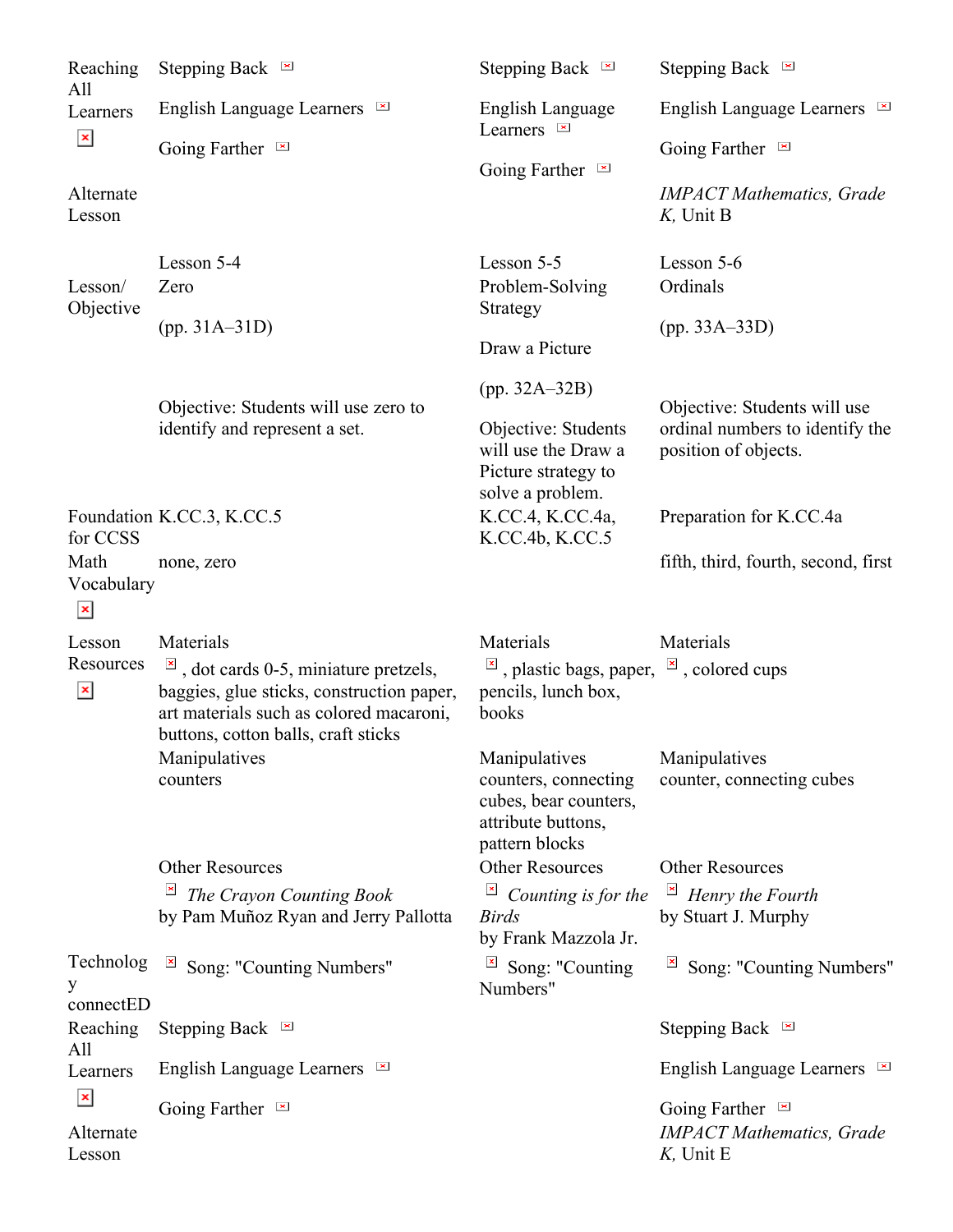**KEY E** Approaching

 $\Box$  Approaching  $\Box$  Beyond Level  $\Box$  English Language Learners  $\Box$  CD-Rom

 $\overline{F}$  Flipbook  $\overline{F}$  Local Library Literature

 $\overline{P}$  Program Big Book (activities on [connectED.mcgraw](https://connected.mcgraw-hill.com/)[hill.com\)](https://connected.mcgraw-hill.com/)

# **Integration of 21st Century Themes and Skills**

| CRP.K-12.CRP2        | Apply appropriate academic and technical skills.                                   |
|----------------------|------------------------------------------------------------------------------------|
| <b>CRP.K-12.CRP5</b> | Consider the environmental, social and economic impacts of decisions.              |
| CRP.K-12.CRP4        | Communicate clearly and effectively and with reason.                               |
| CRP.K-12.CRP11       | Use technology to enhance productivity.                                            |
| CRP.K-12.CRP8        | Utilize critical thinking to make sense of problems and persevere in solving them. |
| CRP.K-12.CRP1        | Act as a responsible and contributing citizen and employee.                        |
| CRP.K-12.CRP6        | Demonstrate creativity and innovation.                                             |
| CRP.K-12.CRP12       | Work productively in teams while using cultural global competence.                 |

# **Technology Integration**

# **Interdisciplinary Connections**

| LA.RF.K.1 | Demonstrate understanding of the organization and basic features of print.                                                                                                                          |
|-----------|-----------------------------------------------------------------------------------------------------------------------------------------------------------------------------------------------------|
| LA.RF.K.2 | Demonstrate understanding of spoken words, syllables, and sounds (phonemes).                                                                                                                        |
| LA.RI.K.1 | With prompting and support, ask and answer questions about key details in a text.                                                                                                                   |
| LA.RF.K.3 | Know and apply grade-level phonics and word analysis skills in decoding and encoding<br>words.                                                                                                      |
| LA.RI.K.2 | With prompting and support, identify the main topic and retell key details of a text.                                                                                                               |
| LA.RI.K.4 | With prompting and support, ask and answer questions about unknown words in a text.                                                                                                                 |
| LA.RI.K.7 | With prompting and support, describe the relationship between illustrations and the text<br>in which they appear (e.g., what person, place, thing, or idea in the text an illustration<br>depicts). |

## **Differentiation**

Each chapter in My Math teacher manual contains differentiated instruction for Approaching level, On Level